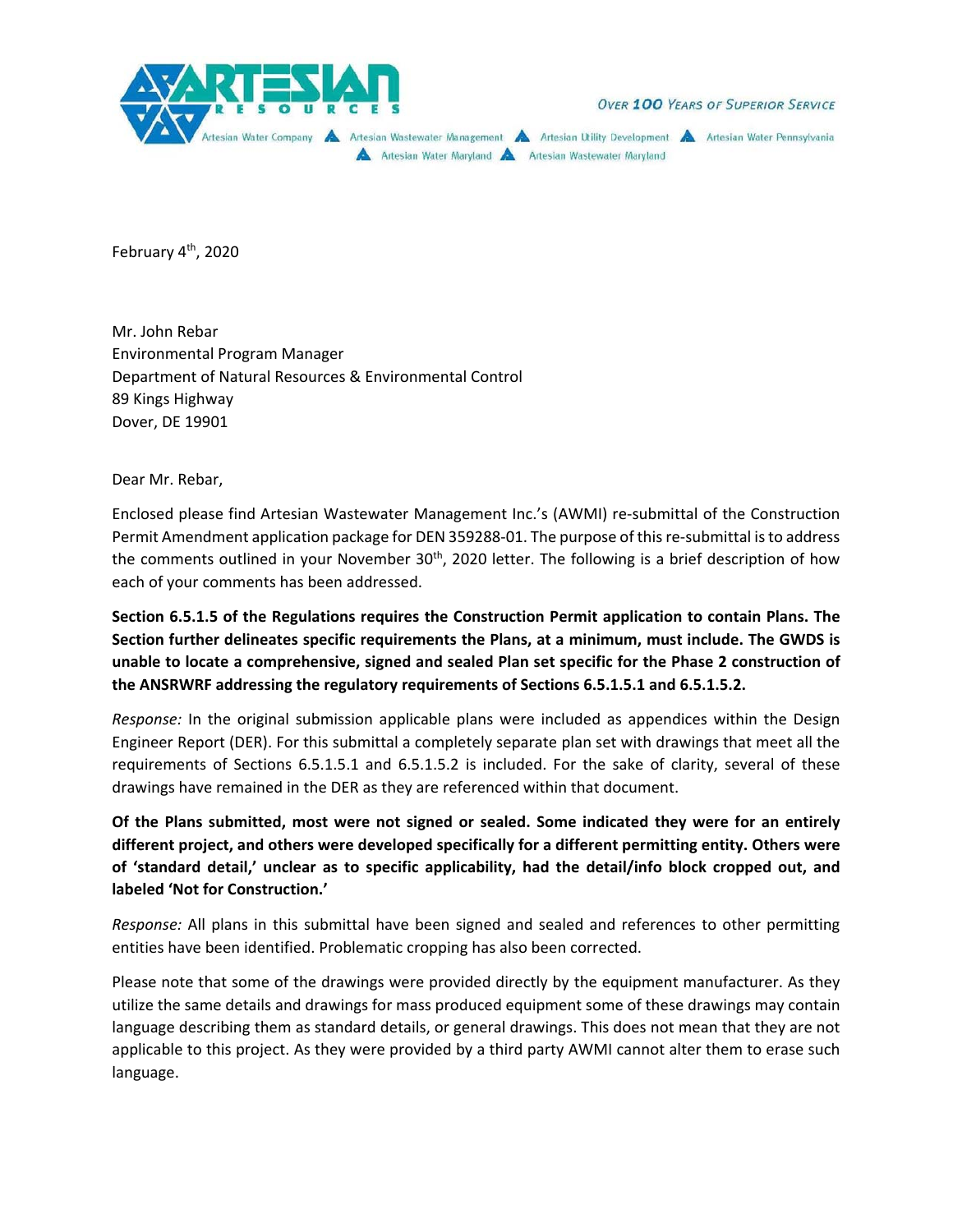# **Appendix A.1 Site Plan indicated it was intended to request of Sussex County the expansion of the Conditional Use #1724 and to amend the conditions of the recorded approved final site plan and was not signed or sealed.**

*Response:* A signed and sealed site plan with all references to Sussex County removed is included with this submittal.

#### **Appendix A.3 Process Flow Diagram/Hydraulic Flow Diagram was not signed or sealed.**

*Response:* An updated version of the referenced drawing which has been signed and sealed is included in this submittal.

### **Appendix E.2a Storage Lagoons was not clear, the drawing had the information block cropped out and was not signed or sealed.**

*Response:* A revised design of the storage facilities is included in this submittal. Note that since the last submittal the design of the storage lagoons has been changed. The design now calls for a single multi-use basin which will serve as both an influent equalization basin and a diversion lagoon. How this will function is detailed in the updated DER. The drawings showing the revised plan have been signed and sealed.

## **Appendix E.2b Lift Station – Typical was dated 2014, labeled 'Standard Detail' and was not signed or sealed.**

*Response:* AWMI maintains a standard specification for its lift stations which was adopted in 2014. The drawing is now signed in this revised submittal.

## **Appendix E.2c Headworks Screen Grit was dated 2003, labeled for a different project 'Kent County Levy Court, Dover DE' and was not signed or sealed.**

*Response:* This piece of equipment was purchased from Kent County. AWMI has since refurbished it. References to Kent County have been removed from the drawings and they are now signed and sealed.

#### **Appendix E.2e Aqua Cloth Media Drawings was dated 2011, labeled Not for Construction and was not signed or sealed.**

*Response:* These filters are a standard piece of equipment manufactured by Aqua Aerobics hence the date which matches when they first began producing them. Updated drawings have now been signed and sealed.

**Section 6.5.1.6 of the Regulations requires the Construction Permit application to contain Technical Specifications. The Section further delineates specific requirements that the Technical Specifications, at a minimum, must include. The GWDS is unable to locate a signed and sealed comprehensive set of Technical Specifications specific to the Phase 2 construction addressing the regulatory requirements of Sections 6.5.1.6.1 through 6.5.1.6.10.** 

*Response:* In the original submission applicable specifications were included as appendices in the DER. In the current submittal a separate, stand alone, comprehensive spec book has been provided which contains all applicable items outlined in Sections 6.5.1.6.1 through 6.5.1.6.10. The specification book has been signed and sealed.